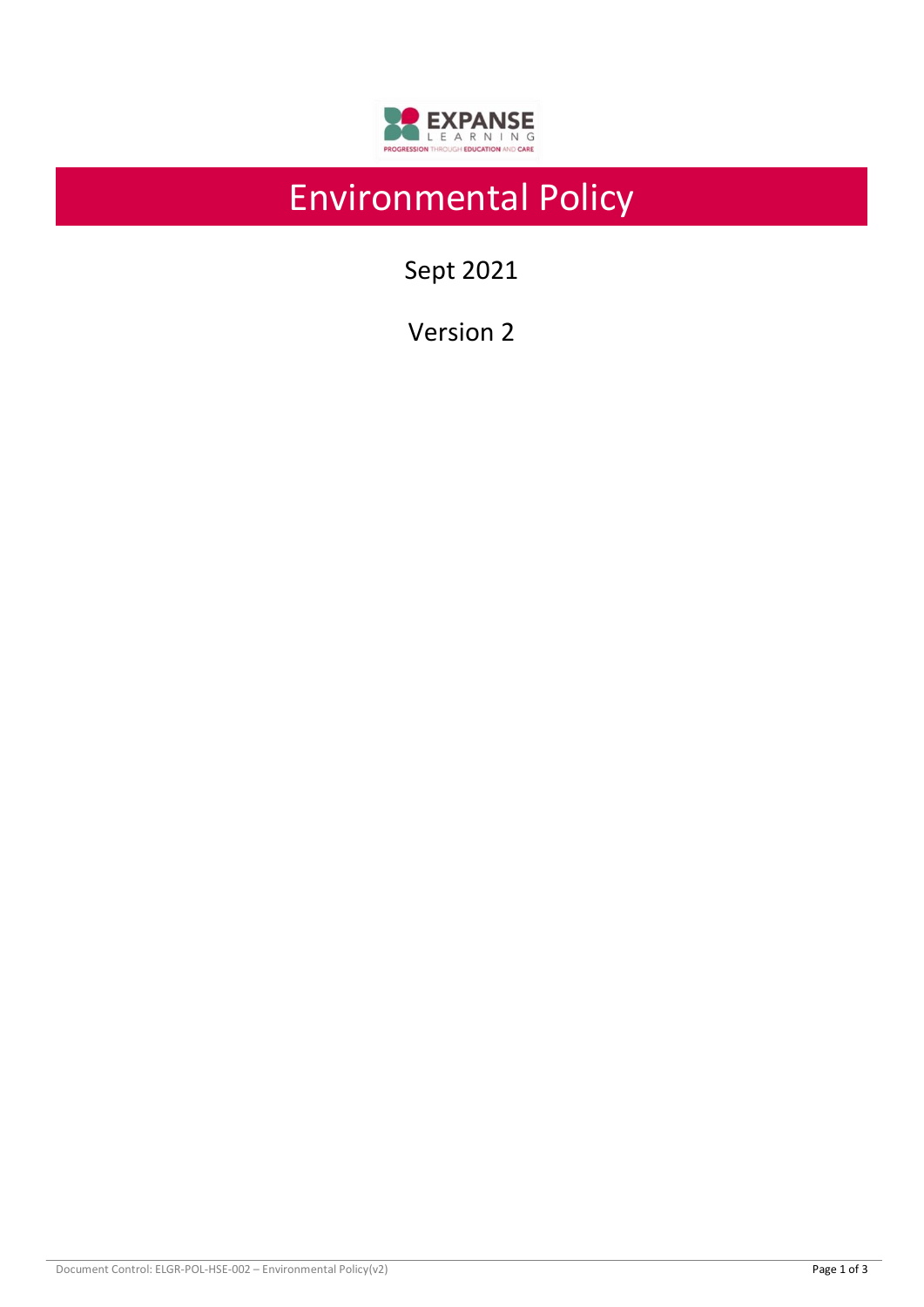# **1. Scope**

### All employees of Expanse Learning

## **2. Introduction**

It is the objective of Expanse Learning to contribute wherever possible to adopt a responsible attitude to protecting the environment by developing innovative and sustainable design solutions.

# **Expanse Learning is committed to:**

- o Collaborating fully with all members of the project team and other Stakeholders to develop and adopt best practice
- o Consider as a first option, the use of recycled materials, where possible.
- o Making best use of existing infrastructure and embracing regeneration
- o Local sourcing of labour and materials to reduce energy consumption
- o Working in Partnership with suppliers, and customers to promote effective and meaningful environmental best practice
- o Adopting measurers to prevent pollution and adverse impact on the environment and local community
- o Training staff to enhance awareness of environmental legislation, regulations, British Standards and Good Practice
- o Minimising waste, re-use and recycling wherever possible
- o Switching off non-essential electrical equipment when not in use
- o Balancing economic viability with environmental and social responsibility
- $\circ$  Developing a management system to demonstrate continual improvements in environmental and health and safety performance

Expanse Learning are concerned for and understand the importance it should place on the protection of its immediate and local physical environment. Expanse Learning recognises its responsibility and duty to be a responsible steward of the environment. As such, Expanse Learning shall seek to reduce its use of natural resources, increase its use of renewable energy and resources.

Expanse Learning shall also continue to consider, develop and promote other measures within key areas such as energy, waste management, recycling, transportation and purchasing that can enhance and or positively change the physical environment that we and our neighbours live in. As a result, the development of priorities and the implementation of decisions regarding energy production and use, the use and development of our grounds, facilities construction, modernisation, maintenance, transportation, and materials that we use will be informed by the environmental impact they have.

The threat of climate change has pushed energy to the top of the agenda once again and global warming is an environmental issue we cannot hide from. With increasing amounts of carbon dioxide in the atmosphere causing the global climate to change there is a potential to see wide-ranging economic and social consequences.

Energy efficiency is the cheapest and safest way to achieve the carbon emission targets – and there are powerful associated financial benefits. Cutting energy use can significantly translate into cutting costs. Expanse Learning intends to reduce energy consumption in several ways that can broadly be divided in to three key categories:

- o Policy and Strategy
- o Physical Works
- o Education

#### **3. Policy and Strategy**

A policy has been prepared (below) that is intended to underpin a cultural and physical change to energy use and conservation at the Expanse Group. Various other programmes shall accompany the policy and initiatives such as education of staff, students and clients via notices and web pages, further development of good practice and close working partnerships environmental agencies and estate management, where appropriate.

#### **4. Monitoring and Review**

The effectiveness of this policy will be reviewed annually.